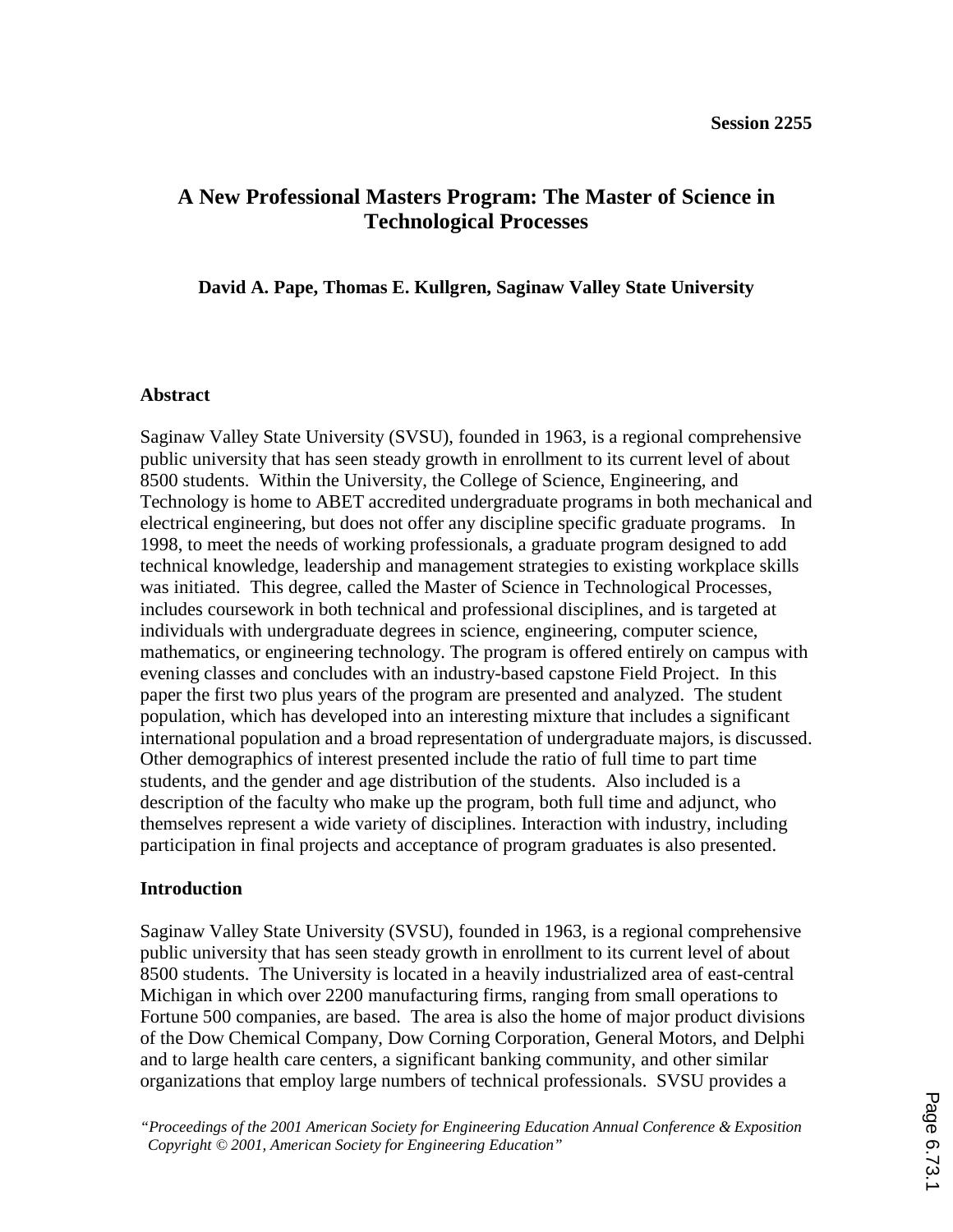comprehensive array of baccalaureate degree programs and a select number of masters degree programs in the following five Colleges: Arts and Behavioral Sciences, Business and Management, Education, Nursing and Health Sciences, and Science, Engineering, and Technology. The College of Science, Engineering, and Technology is home to ABET accredited undergraduate programs in both mechanical and electrical engineering, but does not offer any discipline specific graduate programs. In order to meet the needs of working professionals, a graduate program designed to add technical knowledge, leadership and management strategies to existing workplace skills was initiated.

There are an increasing number of institutions offering masters degrees in Engineering Management<sup>1</sup>. However, this degree option is generally limited to students with undergraduate degrees in engineering. Merino<sup>2</sup>, discusses "executive level" masters programs in Technology Management, Management of Technology and Engineering Management at various institutions, which also have a limited audience. More inclusive technical masters degrees, available to a broader spectrum of students are described by Depew et. al.<sup>3</sup>, Qazi, et.al.<sup>4</sup>, and Curtis and Latif<sup>5</sup>. The program described herein belongs to this latter class of programs.

In 1995 faculty and staff, at the urging of graduates and industry leaders, began discussing the current situation with respect to the needs of these technical professionals for advanced education. In 1996 a survey was mailed to graduates in science and engineering residing in our closest three counties. It was apparent that SVSU graduates, like those from other universities, were well educated in the technical fundamentals of their undergraduate discipline but not in a wide variety of issues, both technical and organizational, facing them on a daily basis in the workplace. Graduates from SVSU were employed in a variety of sectors and had a keen interest in pursuing more education but only if the effort they would expend was very directly related to their progress in their workplace. MBA programs, both at SVSU and at other regional institutions, are attractive to some, but not a majority, of technical professionals. On the other hand, discipline specific graduate programs were in some cases viewed as not focused on the needs and interests of this group. Thus, the results of this survey showed a strong interest in a program that was both technically oriented and that also addressed the professional issues viewed as important for career advancement and career enhancement.

Therefore, in the 1996-1997 time frame, a program was developed with objectives that support the development of the technical professional in the following five areas:

- *The technical knowledge and expertise to become more effective and productive in a technically complex workplace.*
- *Leadership and management strategies for promotion to middle- and upper-level positions.*
- *The ability to engage in a personal program of life-long learning.*
- *A high level of proficiency in written and oral communication*
- *An understanding of ethical, regulatory and social responsibilities of public and private sector technical professionals*

*"Proceedings of the 2001 American Society for Engineering Education Annual Conference & Exposition Copyright © 2001, American Society for Engineering Education"*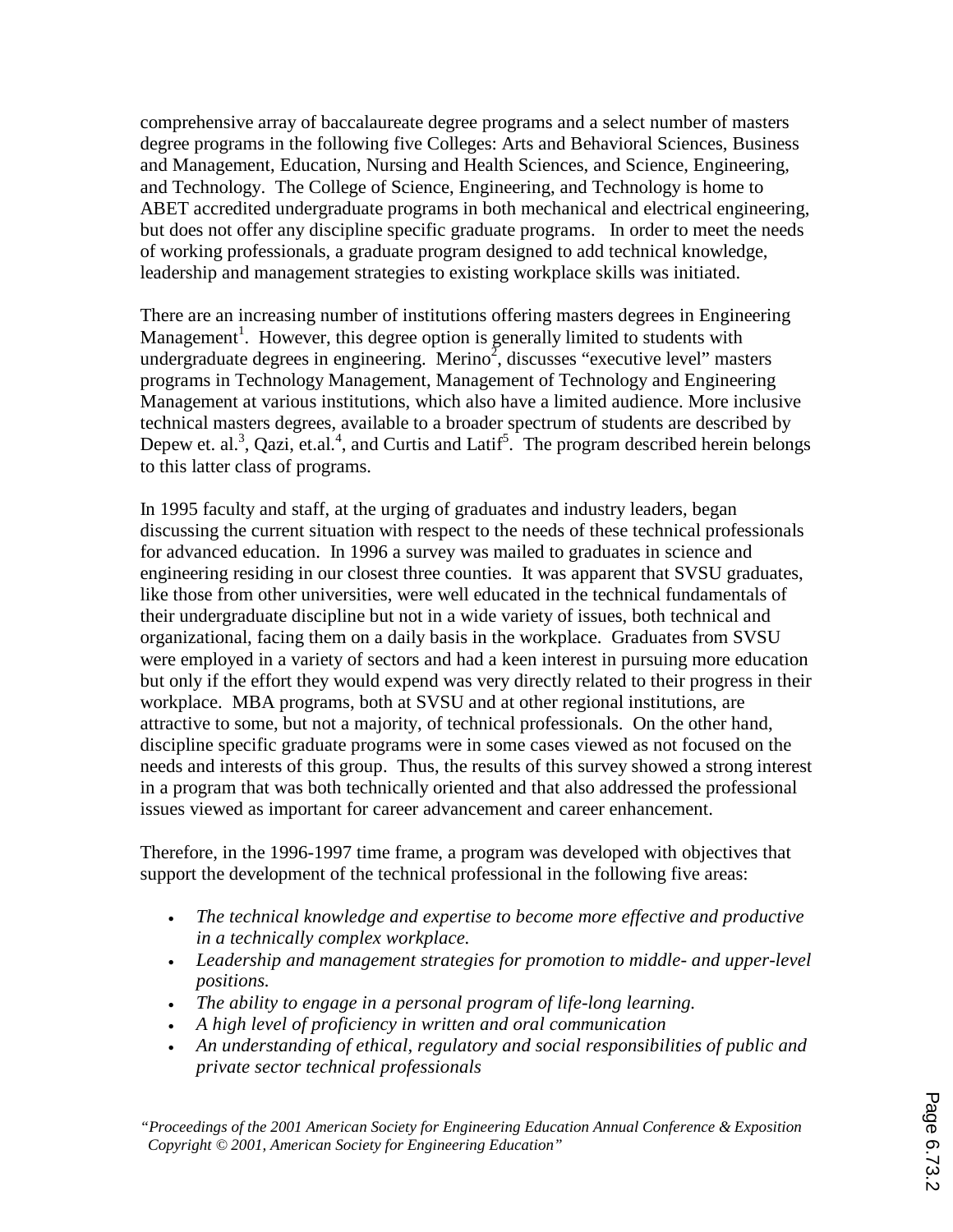This program, called the Master of Science in Technological Processes, is targeted at individuals with undergraduate degrees in science, engineering, computer science, mathematics, or engineering technology. The program requires 33 credits to complete and includes coursework in both technical (information technology, manufacturing, systems modeling, and quality) and professional (management, finance, and leadership) disciplines. All program course work supports one or more of these objectives. The program is offered entirely on campus with evening classes and concludes with a threecredit industry based capstone Field Project. The Field Project provides an experience in which all five of the above objectives are integrated and evaluated. The mix of course and project work is designed around the specific, demonstrated needs of the workplace. Course offering times are designed with the working student in mind. Courses are "stand alone" without prerequisites so each student can design their program in a flexible manner. In the fall of 1998 the first set of students enrolled, and the program had its first graduates in May 2000.

# **Program Title**

Perhaps no other issue caused as much discussion or took as much time as the selection of a program title. It was important to acknowledge in the title the nature of the program and to clearly state what the program was, and was not. Words like "management" were too much like the MBA for technically oriented students; "engineering" might intimidate technical professionals who did not receive their undergraduate degree in engineering. Further, it was important that something like "technology" was present in the title to signify the technical nature of the program.

Robert A. Lutz, former President and Chief Operating Officer of Chrysler Corporation, was instrumental in resolving this dilemma when, during a luncheon address at the 1996 Engineering Development Forum, he said:

*"How will we know when universities have truly knocked down their chimneys? Well, how about when two departments get together on a program that leads- not to a degree in either one specialty or the other, or else to two separate degrees – but to a single hybrid degree? Say, something like a "Master's in Process Management," rather than just the traditional choice between an MBA and a Master's in Engineering. I don't know if that's practical or not – but, then again, a lot of people said that platform teams would never work in the auto industry either!"*

So the word "technological" was married to Bob Lutz's "processes" to produce the present program title, Master of Science in Technological Processes, or MSTP.

## **Program Structure**

The MSTP program consists of eleven courses totaling 33 credit hours. These courses are distributed as follows: four core courses, four "track" courses, two electives, and one capstone "field" project.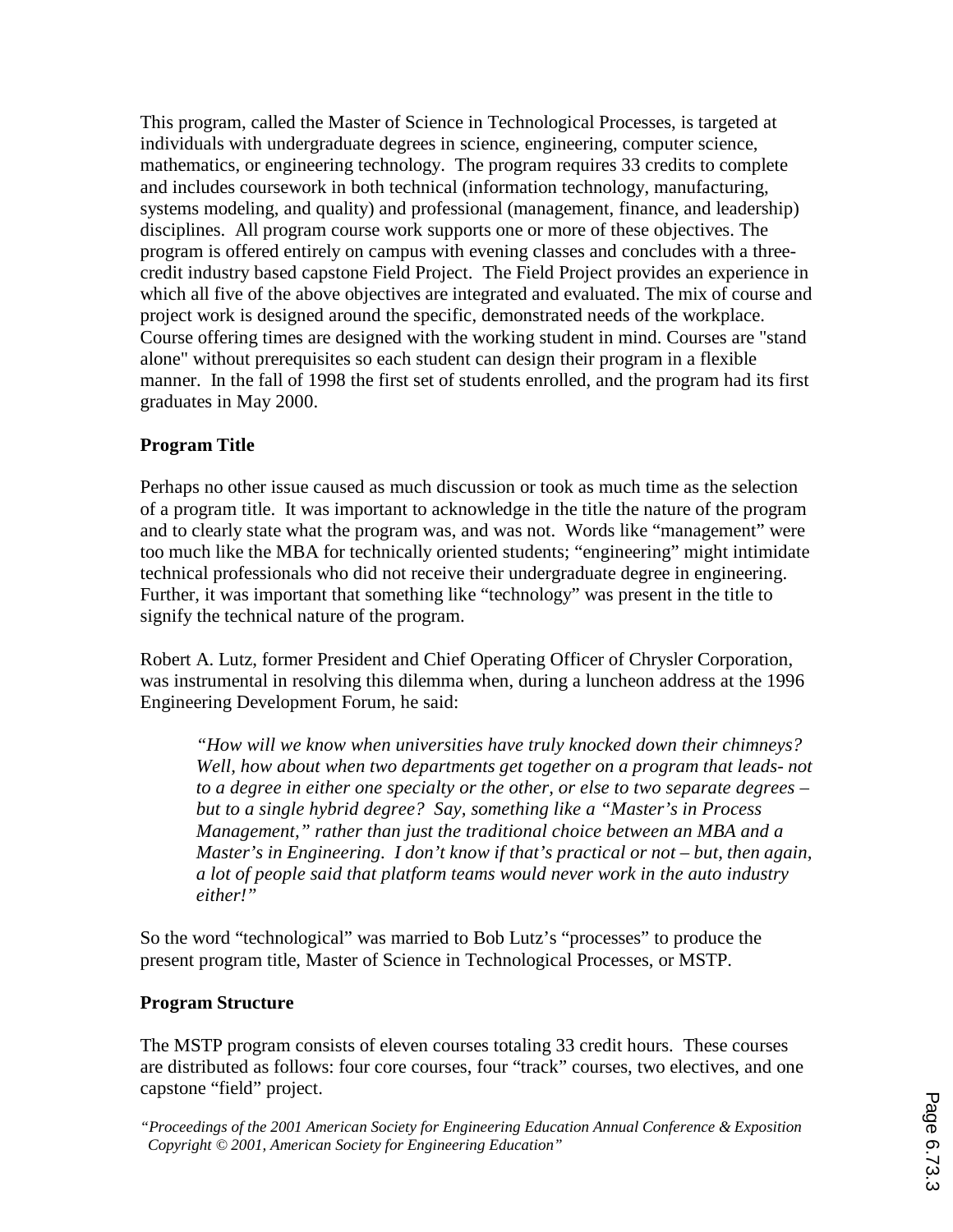# *Core (12 Credits)*

All students are required to take the four core courses. These courses are designed to address a common set of issues necessary for the technical professional to perform effectively and to advance within an organization. The core courses are:

- *MGT 501 Leading and Managing the Technical Organization*
- *MSTP 502 Safety, Regulatory Issues, and Ethics*
- *MSTP 503 Information Technology and Management*
- *MSTP 504 Design of Experiments*

# *Concentration Track (12 Credits)*

The selection of a concentration track depends upon a student's career path and goals. Track 1 has been designed for manufacturing professionals. These individuals are employed predominately in organizations affiliated with the automotive industry. Track 2, for technical sector professionals, tends to attract students from chemical processes and information technologies companies. The selection of a concentration track by a student is made after consultation with the faculty advisor. The courses that comprise each of the two tracks are listed below:

Track 1 (For Manufacturing Professionals)

- *MSTP 511 Manufacturing Methods*
- *MSTP 512 Manufacturing Materials*
- *MSTP 513 Product Design and Development*
- *FIN 602 Accounting and Finance for Technical Managers*

Track 2 (For Technical Sector Professionals)

- *MSTP 521 Scientific and Engineering Systems and Modeling*
- *MSTP 522 Industrial Ecology*
- *MSTP 523 Quality Methods in the Technical Organization*
- *OLA 670/671 Leadership Seminar/Practicum and Research in Leadership or MGT 621 Organizational Behavior and Leadership*

# *Electives (6 Credits)*

Two elective courses totaling six credits must be selected either from the concentration track not chosen or from a list of graduate courses offered by other graduate programs within the university. Alternatively, either or both of two courses offered by MSTP faculty may be used as electives. These are *Special Topics* and *Research in Science and Engineering*. The list of electives offered by other graduate programs is as follows: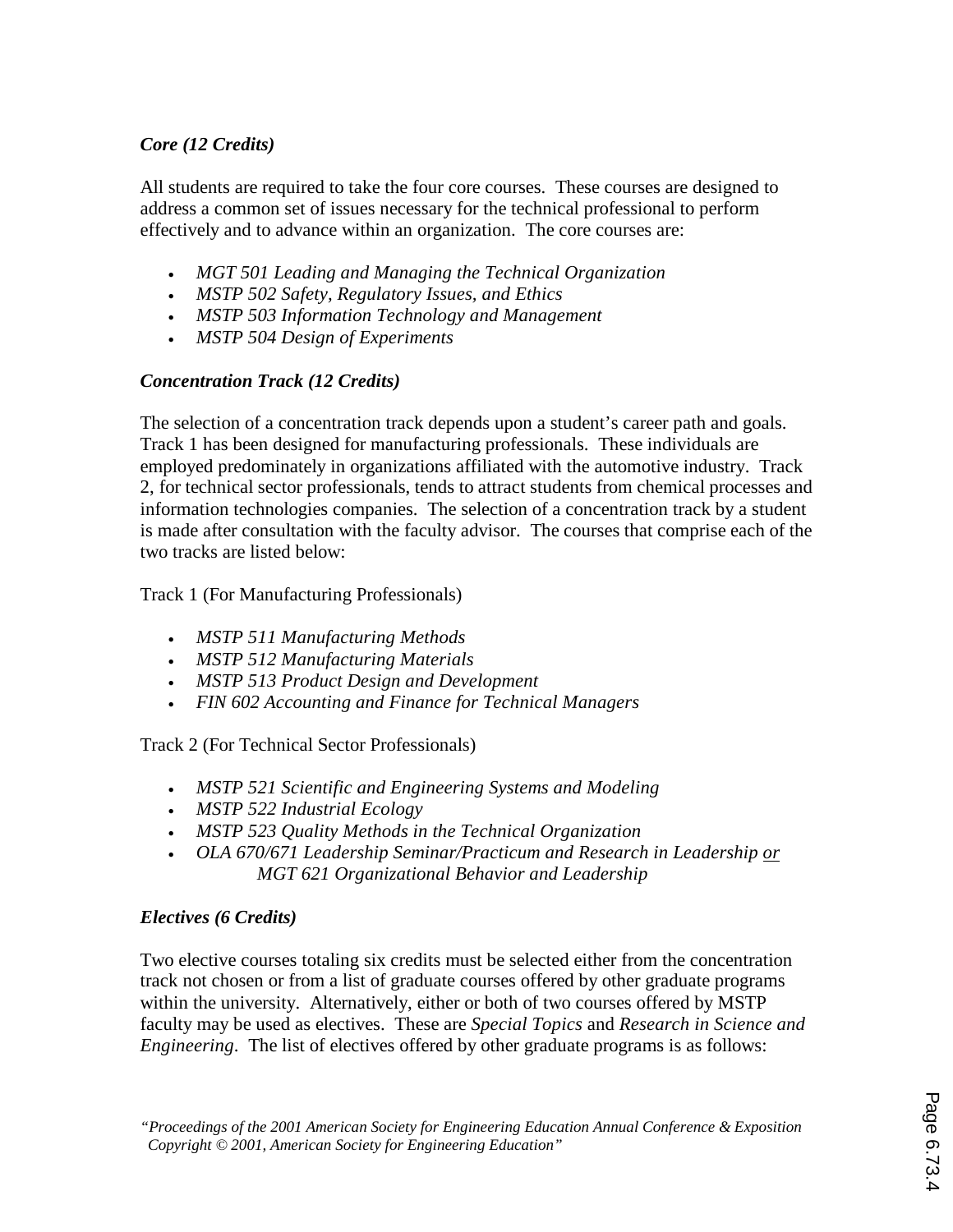- *Mediation and Conciliation*
- *Gender and Ethic Issues*
- *Professional Ethics*
- *Cross-Cultural Relations*
- *Personnel Management*
- *Operations Management*
- *International Management*
- *Legal Environment of Business*
- *International Legal Environment*
- *Labor Law and Collective Bargaining*

# *Field Project (3 Credits)*

The student must complete a field project designed in consultation with and guided by a faculty advisor and a representative from the sector most closely related to the subject of the field project. The faculty advisor, the MSTP program coordinator, and the Dean of the College of Science, Engineering, and Technology must approve the project. The results of the field project must be presented in both oral and written forms. The following list of titles for some projects completed or currently underway gives an idea of the wide variety of applications investigated through these projects:

- *Industrial Solvent Recovery*
- *Environmental Indicators for Bay County- A Study*
- *Dockboard Standards Project*
- *Vacuum Assisted Casting: Investigation of a Product Line*
- *Optimum Method of Function Testing Prototype Power Steering Gears*
- *Improving Leak, Break, and Spill Reporting Processes*

# **The Faculty**

The faculty who teach MSTP courses in the program are drawn from a variety of academic departments within the College of Science, Engineering, and Technology, including chemistry, biology, computer science, electrical engineering, and mechanical engineering. Further, the course load is distributed such that any one department teaches no more than two courses. Elective courses are taught by faculty from the College of Business and Management and the College of Arts and Behavioral Sciences.

In addition to the full time faculty, adjunct faculty with special expertise in various areas have been recruited to teach certain courses. For instance, a senior staff attorney from a major chemical company teaches MSTP 502 Safety, Regulatory Issues, and Ethics, supplying the "real world" experiences that even the best full time faculty cannot provide. At the present time, adjunct faculty are used to teach four of the twelve core and concentration track courses.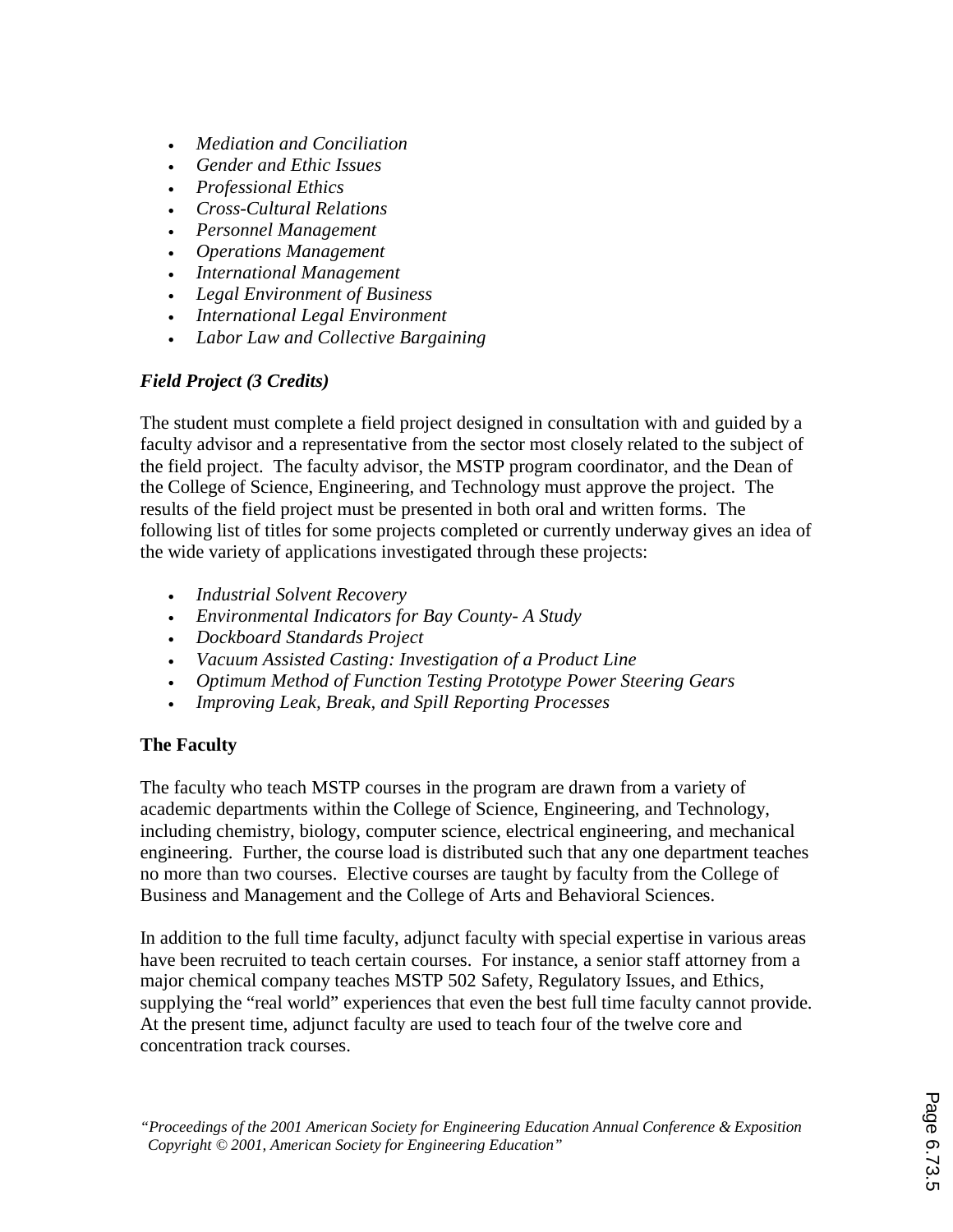## **Student Demographics**

After the first two full years of operation, some interesting statistical information has been gathered by the university's graduate admissions office. Table 1 shows the distribution of students by gender, broken down by both full time and part time students. A strong majority (93 percent) of the students are part time, reflecting the target audience and intended nature of the program. The 2-1 ratio of male to female students is remarkably strong for a technology based graduate program, and possibly indicates the appeal of this program to a diverse audience including women.

| AWNAV AT UJVANJUA VA MAN AA DUWWULIO |           |         |           |         |              |         |
|--------------------------------------|-----------|---------|-----------|---------|--------------|---------|
|                                      | Full-time |         | Part-time |         | All Students |         |
| Gender:                              | Headcount | Percent | Headcount | Percent | Headcount    | Percent |
| Female                               |           | 0.0%    |           | 34.9%   |              | 32.6%   |
| Male                                 |           | 100.0%  | 28        | 65.1%   | 31           | 67.4%   |
| <b>Total</b>                         |           | 100.0%  | 43        | 100.0%  | 46           | 100%    |

**Table 1: Gender of MSTP students** 

The ethnic background of MSTP students is presented in Table 2. While a majority (71.7 percent overall) of both male and female students describe themselves as "white", it is significant that the rest of the student population is relatively evenly distributed among several ethnic groups. The second largest "ethnic" grouping, with six students, or 13.0 percent, are the international students. It is interesting to note that these six students come from five different countries (China, India, Korea, Mexico, Russia) indicating widespread acceptance of this degree.

| Ethnic         | Female         |         | Male           |         | <b>All Students</b> |         |
|----------------|----------------|---------|----------------|---------|---------------------|---------|
| Background:    | Headcount      | Percent | Headcount      | Percent | Headcount           | Percent |
| American       | 0              | $0.0\%$ | 0              | 0.0%    | $\theta$            | $0.0\%$ |
| Indian/Alaskan |                |         |                |         |                     |         |
| Native         |                |         |                |         |                     |         |
| Asian/Pacific  |                | 6.7%    |                | 3.2%    | $\overline{2}$      | 4.3%    |
| Islander       |                |         |                |         |                     |         |
| <b>Black</b>   | $\overline{2}$ | 13.3%   |                | 3.2%    | 3                   | 6.5%    |
| Hispanic       | 0              | 0.0%    |                | 3.2%    |                     | 2.2%    |
| White          | 10             | 66.7%   | 23             | 74.2%   | 33                  | 71.7%   |
| Canadian       | 0              | $0.0\%$ | $\Omega$       | 0.0%    | $\Omega$            | 0.0%    |
| International  |                | 6.7%    | 5              | 16.1%   | 6                   | 13.0%   |
| Multi-cultural |                | 6.7%    | $\Omega$       | 0.0%    |                     | 2.2%    |
| Not Reported   | 0              | $0.0\%$ | $\overline{0}$ | 0.0%    | $\overline{0}$      | 0.0%    |
| <b>Total</b>   | 15             | 100.0%  | 31             | 100.0%  | 46                  | 100%    |

**Table 2: Ethnic Background of MSTP students** 

The age distribution of MSTP students is presented in Table 3. The average age of an MSTP student is 32.8 years, with the average age of female and male students 31.2 and 33.6 years, respectively. As can be seen in this table, over 50 percent of students are

*"Proceedings of the 2001 American Society for Engineering Education Annual Conference & Exposition Copyright © 2001, American Society for Engineering Education"*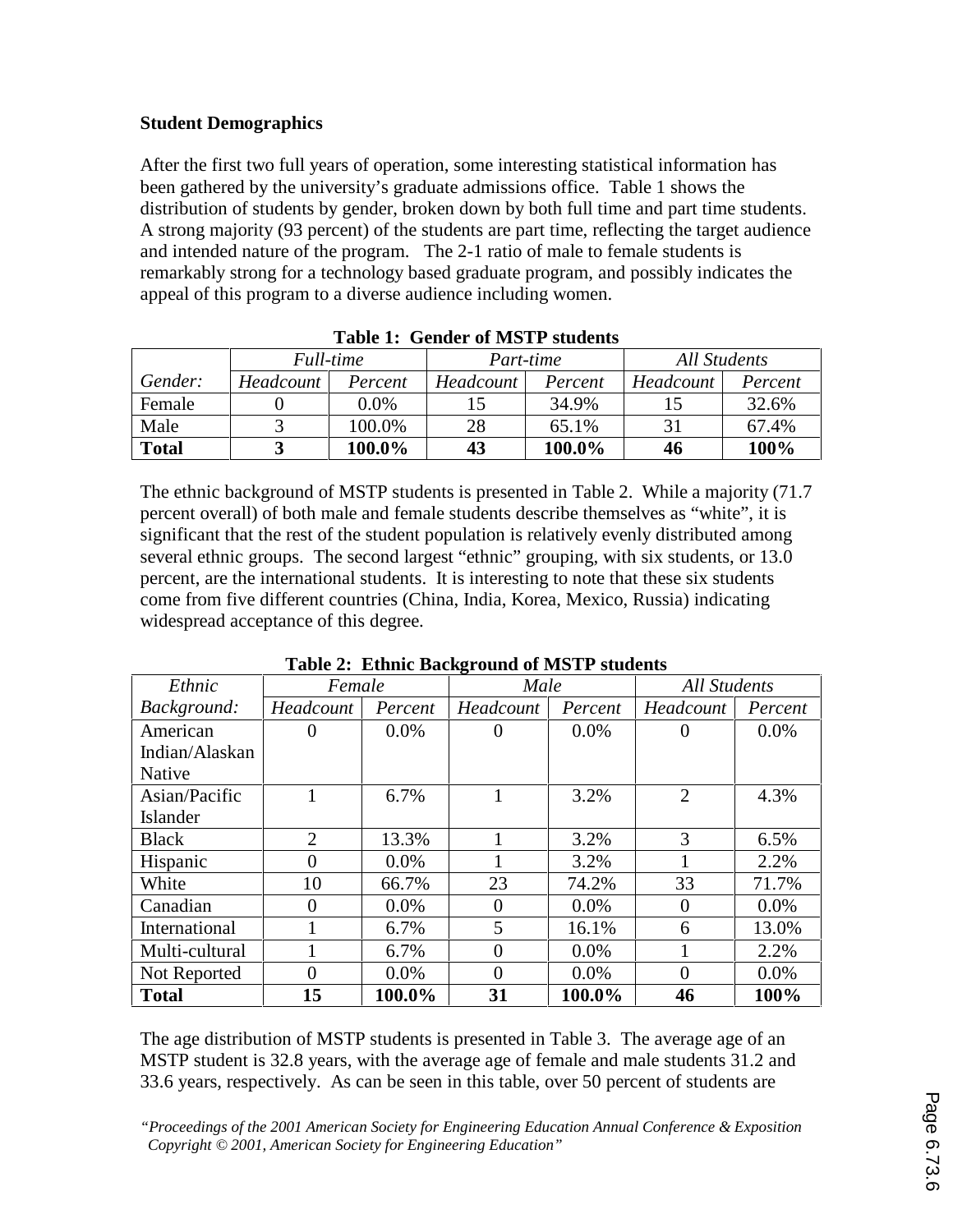between 25 and 34 years old, while almost three-quarters (73.9 percent) are between 25 and 39 years old. Although there are not large differences due to gender in most age brackets, two trends are noted. First, a much larger percentage (20.0 to 3.2 percent) of female students are beginning the program between ages 22 and 24 compared to male students. On the other hand, all students over the age of 50 are male.

| Age           | 0<br>Female           |         | Male      |         | <b>All Students</b> |         |
|---------------|-----------------------|---------|-----------|---------|---------------------|---------|
| Distribution: | Headcount             | Percent | Headcount | Percent | Headcount           | Percent |
| 21 and under  | O                     | $0.0\%$ |           | $0.0\%$ | $\theta$            | $0.0\%$ |
| 22 to 24      | 3                     | 20.0%   |           | 3.2%    | $\overline{4}$      | 8.7%    |
| 25 to 29      |                       | 33.3%   | 10        | 32.3%   | 15                  | 32.6%   |
| 30 to 34      | 3                     | 20.0%   | 8         | 25.8%   | 11                  | 23.9%   |
| 35 to 39      | $\mathcal{D}_{\cdot}$ | 13.3%   | 6         | 19.4%   | 8                   | 17.4%   |
| 40 to 49      | 2                     | 13.3%   | 4         | 12.9%   | 6                   | 13.0%   |
| 50 or over    | 0                     | $0.0\%$ | 2         | 6.5%    | $\overline{2}$      | 4.3%    |
| <b>Total</b>  | 15                    | 100.0%  | 31        | 100.0%  | 46                  | 100.0%  |

**Table 3: Age Distribution of MSTP students** 

# **Enrollment Trends**

At this time, two complete cycles of course offerings have been completed. Course enrollments for all courses offered strictly to MSTP students since the inception of the program are given in Tables 4 through 6. Since elective and other courses taken by non-MSTP students are not included, these numbers show actual MSTP students registered. Virtually without exception, course enrollments have significantly increased from year one to year two of the program. Total student credit hours (SCH) have increased by 27.1% from 1998-1999 to 1999-2000 (354 SCH to 450 SCH).

The core courses are approaching capacity (25 students) and will likely reach this level in the 2000-2001 academic year or following. When this level is reached it will trigger a decision regarding the feasibility of additional offerings of these courses.

| Table 4: Course Enrollment, Fall Semesters |                  |                  |           |  |
|--------------------------------------------|------------------|------------------|-----------|--|
|                                            | <b>Fall 1998</b> | <b>Fall 1999</b> | change    |  |
| <b>MSTP 503</b>                            | 14               | 22               | $+57.1%$  |  |
| <b>MSTP 504</b>                            | 18               | 19               | $+5.6\%$  |  |
| <b>MSTP 512</b>                            |                  | 11               | $+22.2%$  |  |
| <b>MSTP 523</b>                            |                  | 15               | $+114.3%$ |  |
| <b>Total</b>                               | 48               | 67               | $+39.6%$  |  |

# **Table 4: Course Enrollment, Fall Semesters**

## **Summary and Conclusion**

In this paper a new interdisciplinary Masters degree program has been described. Preliminary data from the first two years of the program are presented and analyzed. The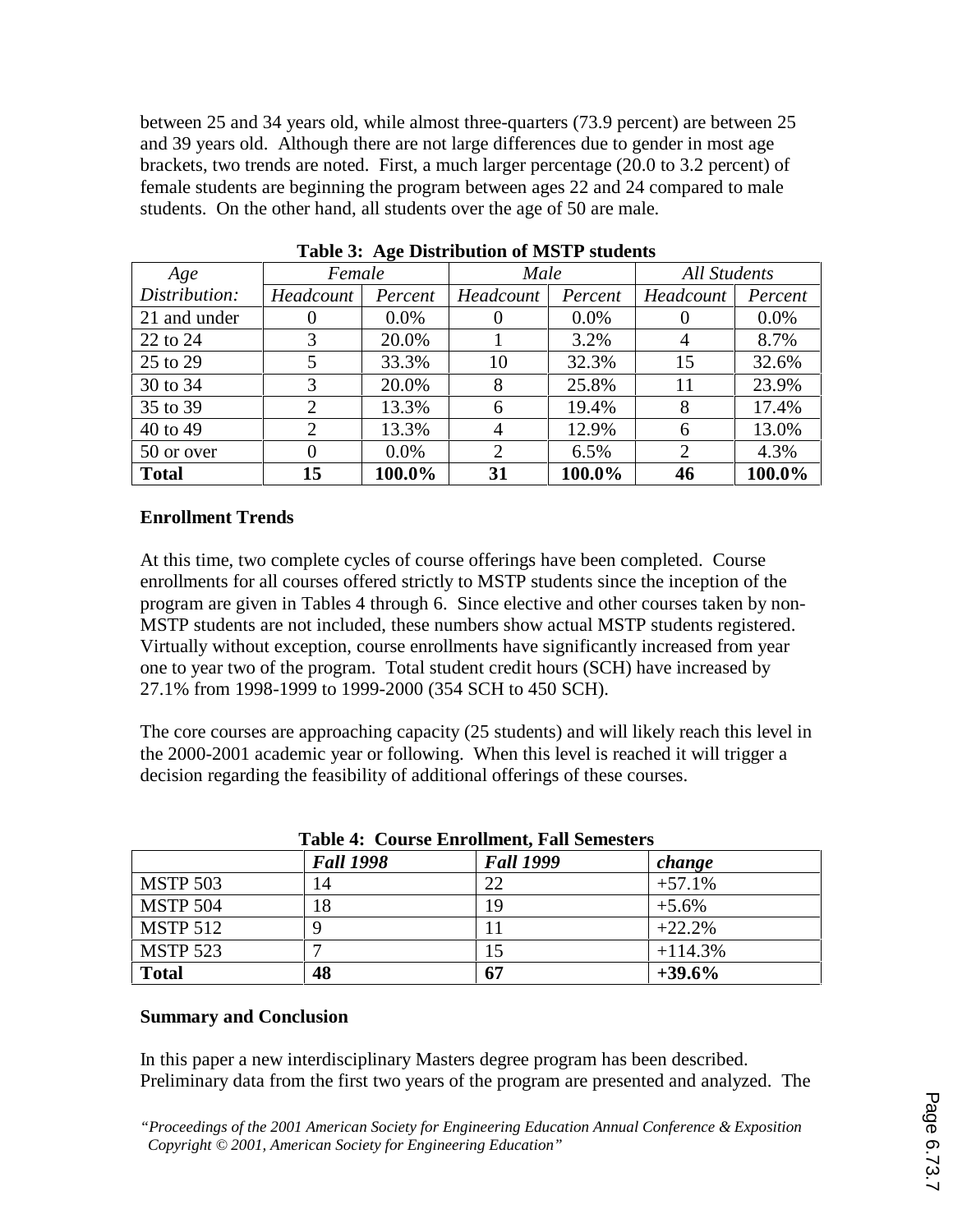student population, which has developed into an interesting mixture that includes a significant international population and a broad representation of undergraduate majors, was analyzed. Other demographics including the ratio of male to female students and the ethnicity and age distribution of the students are discussed. An outline of the courses comprising the program and some examples of capstone field projects have been listed. The program, although still in its early stages, seems to be providing a significant benefit for citizens in our technically oriented service region.

| Tunic C. Courte Mill Gillieir, Hiller Demonder |             |             |            |  |  |
|------------------------------------------------|-------------|-------------|------------|--|--|
|                                                | Winter 1999 | Winter 2000 | change     |  |  |
| <b>MGT 501</b>                                 | 14          | 18          | $+28.6%$   |  |  |
| <b>MSTP 502</b>                                | 21          | 19          | $-9.5\%$   |  |  |
| <b>MSTP 511</b>                                | 10          | 16          | $+60.0\%$  |  |  |
| <b>MSTP 521</b>                                |             | 12          | $+140.0\%$ |  |  |
| <b>Total</b>                                   | 50          | 65          | $+30.0\%$  |  |  |

**Table 5: Course Enrollment, Winter Semesters** 

### **Table 6: Course Enrollment, Spring/Summer Semesters**

|                 | <b>Spr/Su 1999</b> | Spr/Su 2000 | change     |
|-----------------|--------------------|-------------|------------|
| <b>MSTP 513</b> |                    | 18          | $+800.0\%$ |
| <b>MSTP 522</b> | O                  | 10          | $+66.7\%$  |
| <b>FIN 602</b>  | 12                 | ∗           | n/a        |
| <b>Total</b>    | 20                 | 28          | $+40%$     |

\*Not offered

### **Bibliography**

1. Koehn, E., "Innovative Masters Degree in a Professional Program," *Proceedings*, *1999 ASEE Annual Conference*, Session 2515.

2. Merino, D.N., "Executive Level Masters Programs in Technology Management (TM), Management of Technology (MoT) and Engineering Management (EM)," *Proceedings*, *2000 ASEE Annual Conference*, Session 2342.

3. Depew, D.R., Dunlap, D.D., and Newton, K., "A Different Model in Graduate Education for Full Time Professionals," *Proceedings*, *2000 ASEE Annual Conference*, Session 3255.

4. Qazi, S., Hsie, A., Das, D.K., "An Integrated Master of Science Program in Advanced Technology," *Proceedings*, *1998 ASEE Annual Conference*, Session 3448.

5. Curtis, K. and Latif, N., "Master of Science in Technology: Program Design, Development, and Implementation," *Proceedings*, *1998 ASEE Annual Conference*, Session 3448.